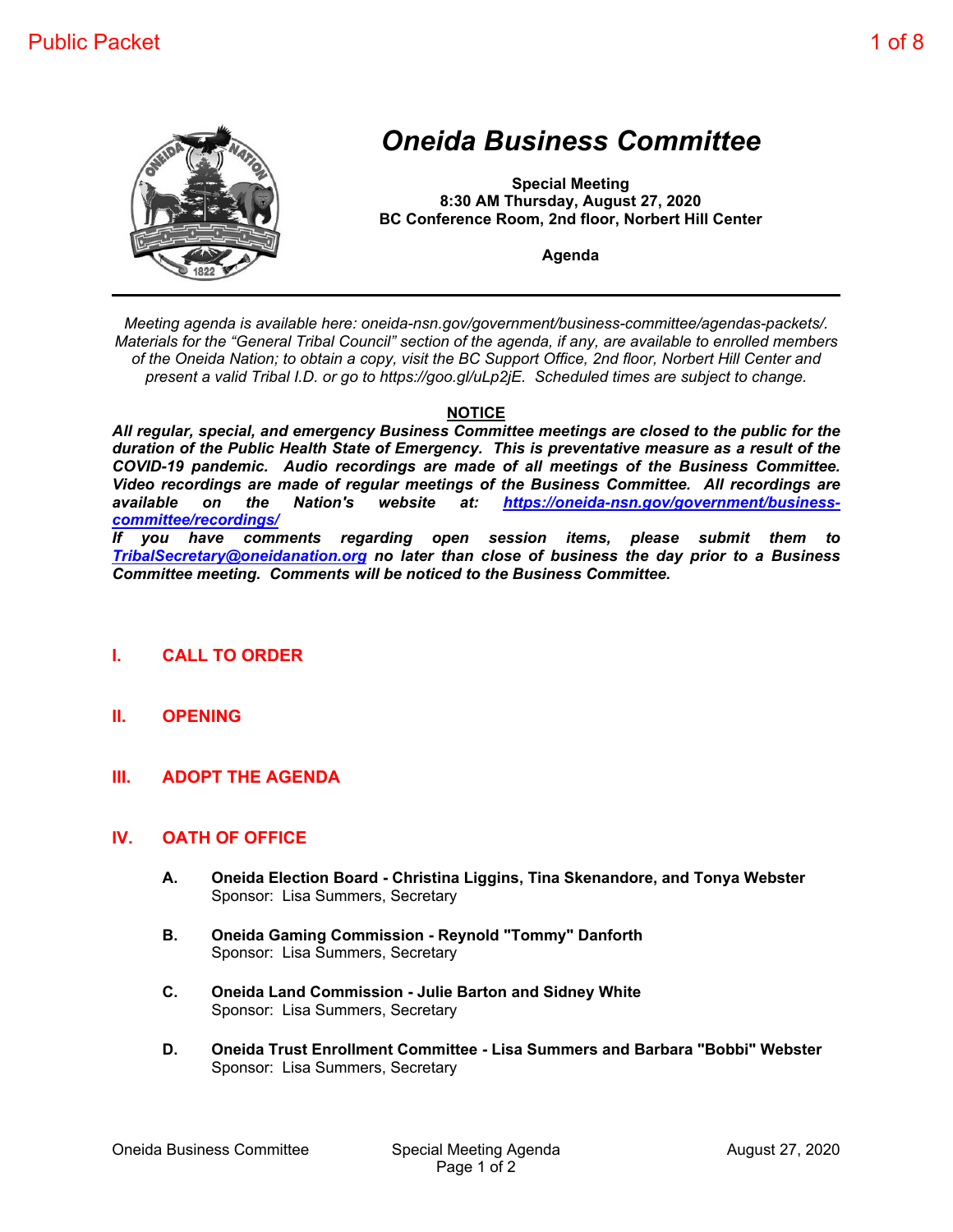Posted on the Oneida Nation's official website, www.oneida-nsn.gov pursuant to the Open Records and Open Meetings law (§ 107.14.)

The meeting packet of the open session materials for this meeting is available by going to the Oneida Nation's official website at: oneida-nsn.gov/government/business-committee/agendas-packets/

For information about this meeting, please call the Business Committee Support Office at (920) 869-4364 or (800) 236-2214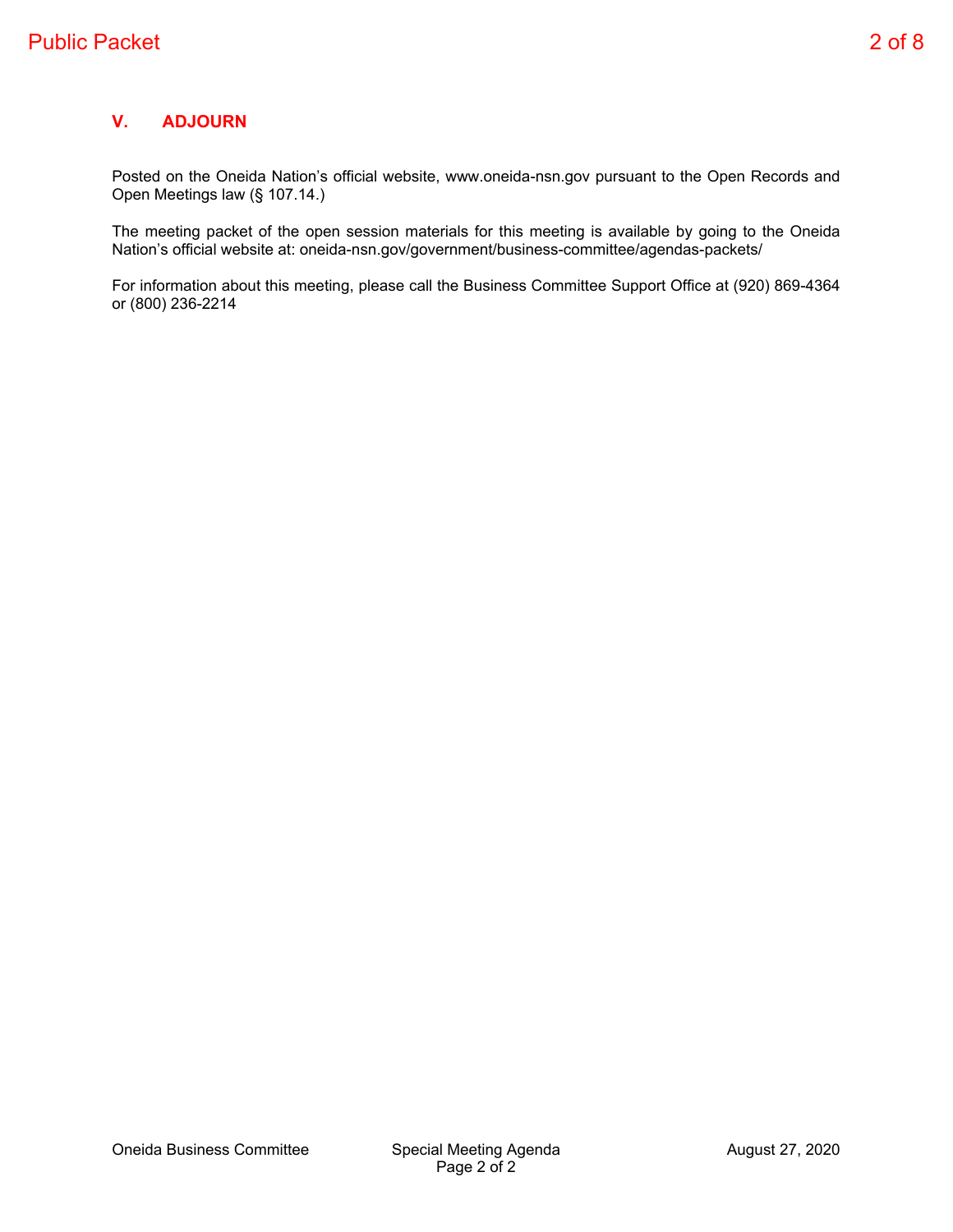### Public Packet 3 of 8

### **Oneida Business Committee Agenda Request**

Oneida Election Board - Christina Liggins, Tina Skenandore, and Tonya Webster

#### **1. Meeting Date Requested:** 08 / 27 / 20

#### **2. General Information:**

| Executive - See instructions for the applicable laws, then choose one:<br>Session:<br>$ \overline{\mathsf{x}} $ Open |
|----------------------------------------------------------------------------------------------------------------------|
|                                                                                                                      |
|                                                                                                                      |
| Oaths of Office<br>Agenda Header:                                                                                    |
| Accept as Information only                                                                                           |
| Action - please describe:<br>$ \overline{\mathsf{x}} $                                                               |
| Administer Oath of Office to Christina Liggins, Tina Skenandore, and Tonya Webster for the Oneida Election<br>Board. |
| <b>3. Supporting Materials</b><br>Resolution<br>Report<br>Contract<br>Other:                                         |
| 3.<br>1.                                                                                                             |
| 2.<br>4.                                                                                                             |
| <b>Business Committee signature required</b>                                                                         |
| <b>4. Budget Information</b>                                                                                         |
| <b>Budgeted - Tribal Contribution</b><br><b>Budgeted - Grant Funded</b><br>Unbudgeted                                |
| 5. Submission                                                                                                        |
| Authorized Sponsor / Liaison:<br>Lisa Summers, Secretary                                                             |
| Primary Requestor/Submitter:<br>Brooke Doxtator, BCC Supervisor<br>Your Name, Title / Dept. or Tribal Member         |
| <b>Additional Requestor:</b><br>Name, Title / Dept.                                                                  |
| <b>Additional Requestor:</b><br>Name, Title / Dept.                                                                  |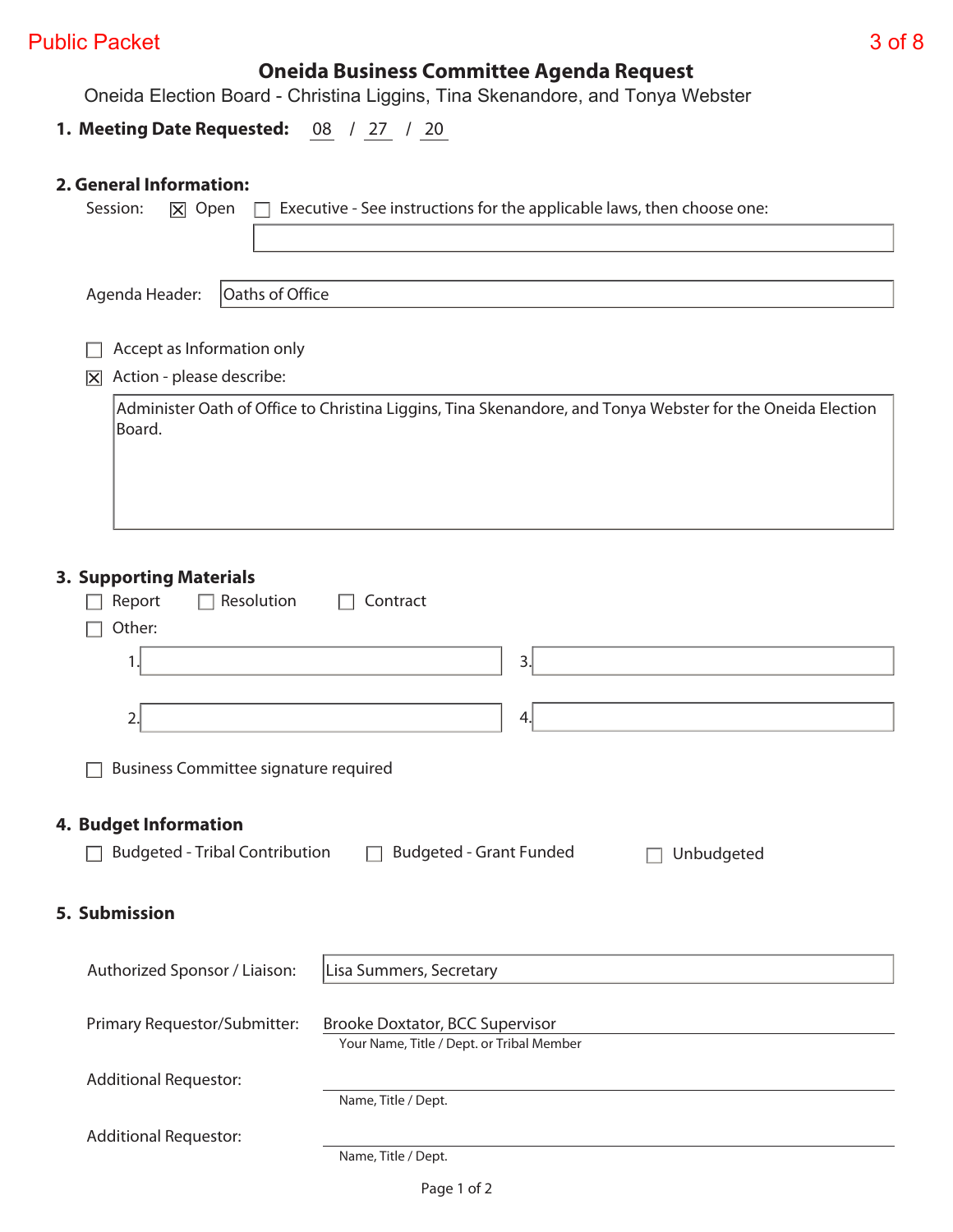### **Oneida Business Committee Agenda Request**

#### **6. Cover Memo:**

Describe the purpose, background/history, and action requested:

On July 25, 2020 the Oneida 2020 General Election was held.

On August 26, 2020 the Oneida Business Committee accepted the 2020 Special Election Final Report and declared the official results.

Oneida Election Board - Christina Liggins, Tina Skenandore, and Tonya Webster

§105.9-1 All appointed and elected positions are official upon taking an oath during a regular or special Oneida Business Committee meeting.

1) Save a copy of this form for your records.

2) Print this form as a \*.pdf OR print and scan this form in as \*.pdf.

3) E-mail this form and all supporting materials in a **SINGLE** \*.pdf file to: BC\_Agenda\_Requests@oneidanation.org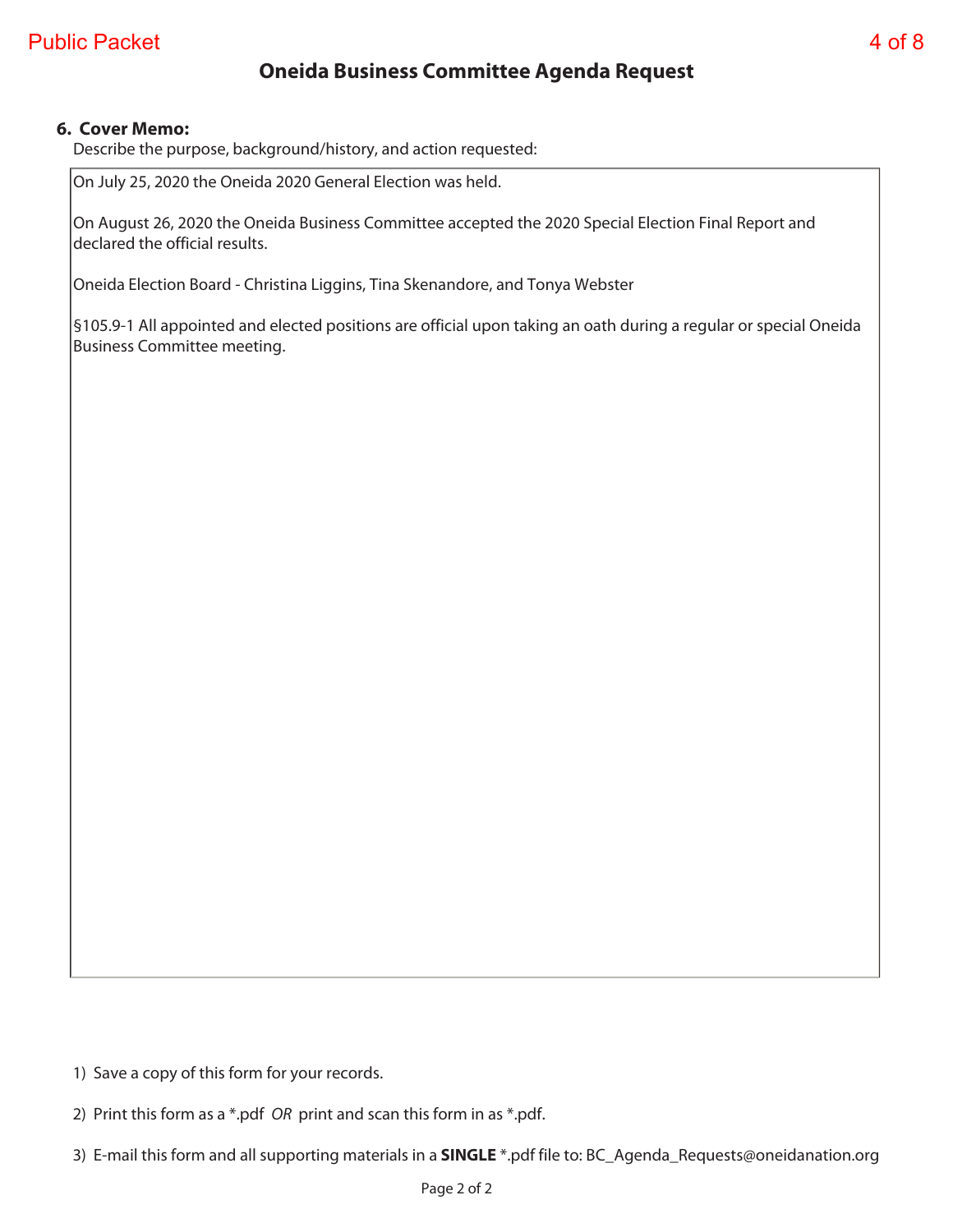### Public Packet 5 of 8

# **Oneida Business Committee Agenda Request**

Oneida Land Commission - Julie Barton and Sidney White

### **1. Meeting Date Requested:** 08 / 27 / 20

#### **2. General Information:**

| Session:<br>Executive - See instructions for the applicable laws, then choose one:<br>X Open                        |  |
|---------------------------------------------------------------------------------------------------------------------|--|
|                                                                                                                     |  |
|                                                                                                                     |  |
| Oaths of Office<br>Agenda Header:                                                                                   |  |
| Accept as Information only                                                                                          |  |
| Action - please describe:<br>冈                                                                                      |  |
| Administer Oath of Office to Julie Barton and Sidney White for the Oneida Land Commission                           |  |
|                                                                                                                     |  |
|                                                                                                                     |  |
|                                                                                                                     |  |
|                                                                                                                     |  |
|                                                                                                                     |  |
| <b>3. Supporting Materials</b><br>Resolution<br>Report<br>Contract                                                  |  |
| Other:                                                                                                              |  |
| 3.<br>1.                                                                                                            |  |
|                                                                                                                     |  |
| 2.<br>4.                                                                                                            |  |
|                                                                                                                     |  |
| <b>Business Committee signature required</b>                                                                        |  |
| <b>4. Budget Information</b>                                                                                        |  |
| <b>Budgeted - Tribal Contribution</b><br><b>Budgeted - Grant Funded</b><br>Unbudgeted                               |  |
|                                                                                                                     |  |
| 5. Submission                                                                                                       |  |
|                                                                                                                     |  |
| Lisa Summers, Secretary<br>Authorized Sponsor / Liaison:                                                            |  |
|                                                                                                                     |  |
| Primary Requestor/Submitter:<br><b>Brooke Doxtator, BCC Supervisor</b><br>Your Name, Title / Dept. or Tribal Member |  |
|                                                                                                                     |  |
| <b>Additional Requestor:</b><br>Name, Title / Dept.                                                                 |  |
| <b>Additional Requestor:</b>                                                                                        |  |
| Name, Title / Dept.                                                                                                 |  |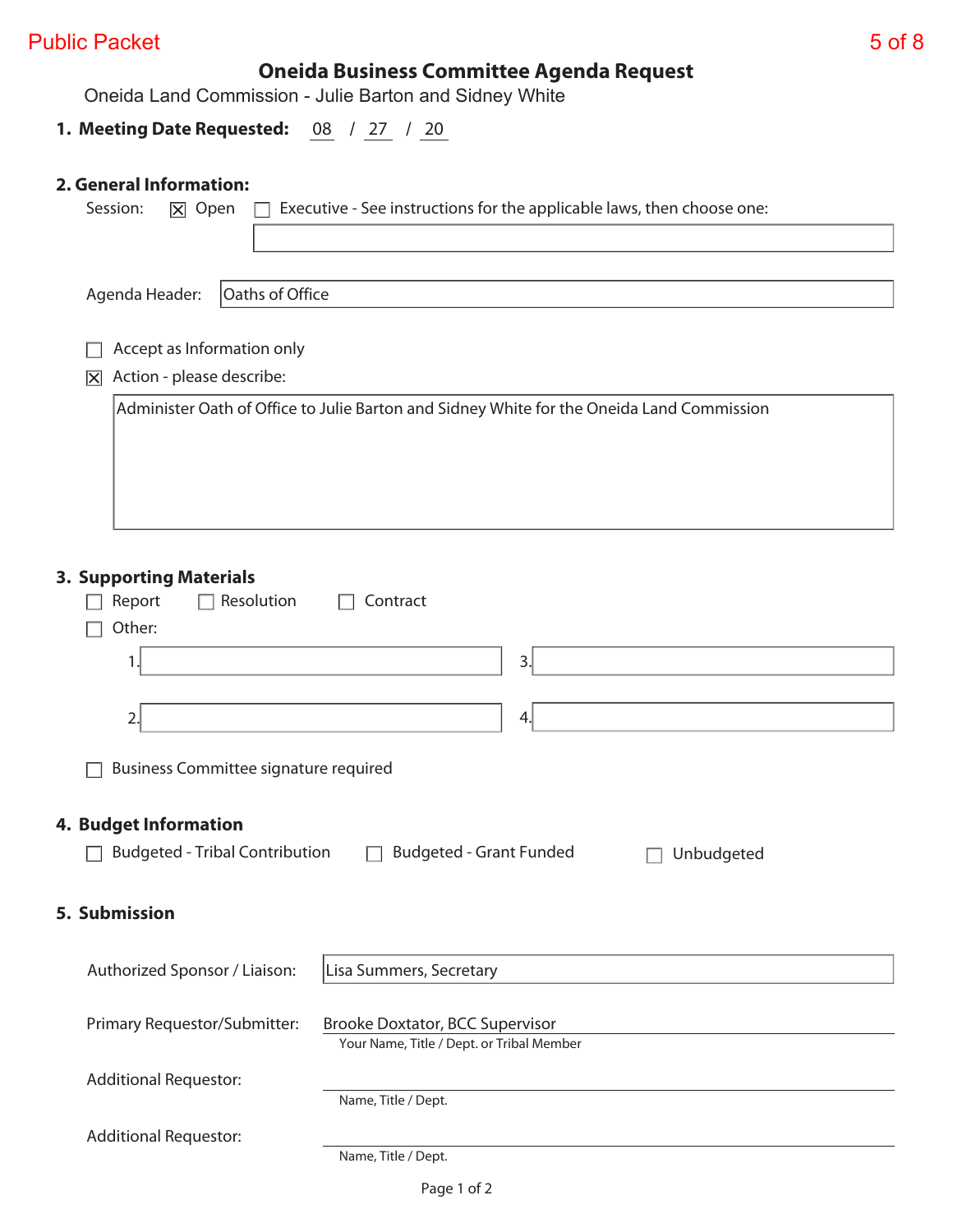### **Oneida Business Committee Agenda Request**

#### **6. Cover Memo:**

Describe the purpose, background/history, and action requested:

On July 25, 2020 the Oneida 2020 General Election was held.

On August 26, 2020 the Oneida Business Committee accepted the 2020 Special Election Final Report and declared the official results.

Oneida Land Commission - Julie Barton and Sidney White

§105.9-1 All appointed and elected positions are official upon taking an oath during a regular or special Oneida Business Committee meeting.

1) Save a copy of this form for your records.

2) Print this form as a \*.pdf OR print and scan this form in as \*.pdf.

3) E-mail this form and all supporting materials in a **SINGLE** \*.pdf file to: BC\_Agenda\_Requests@oneidanation.org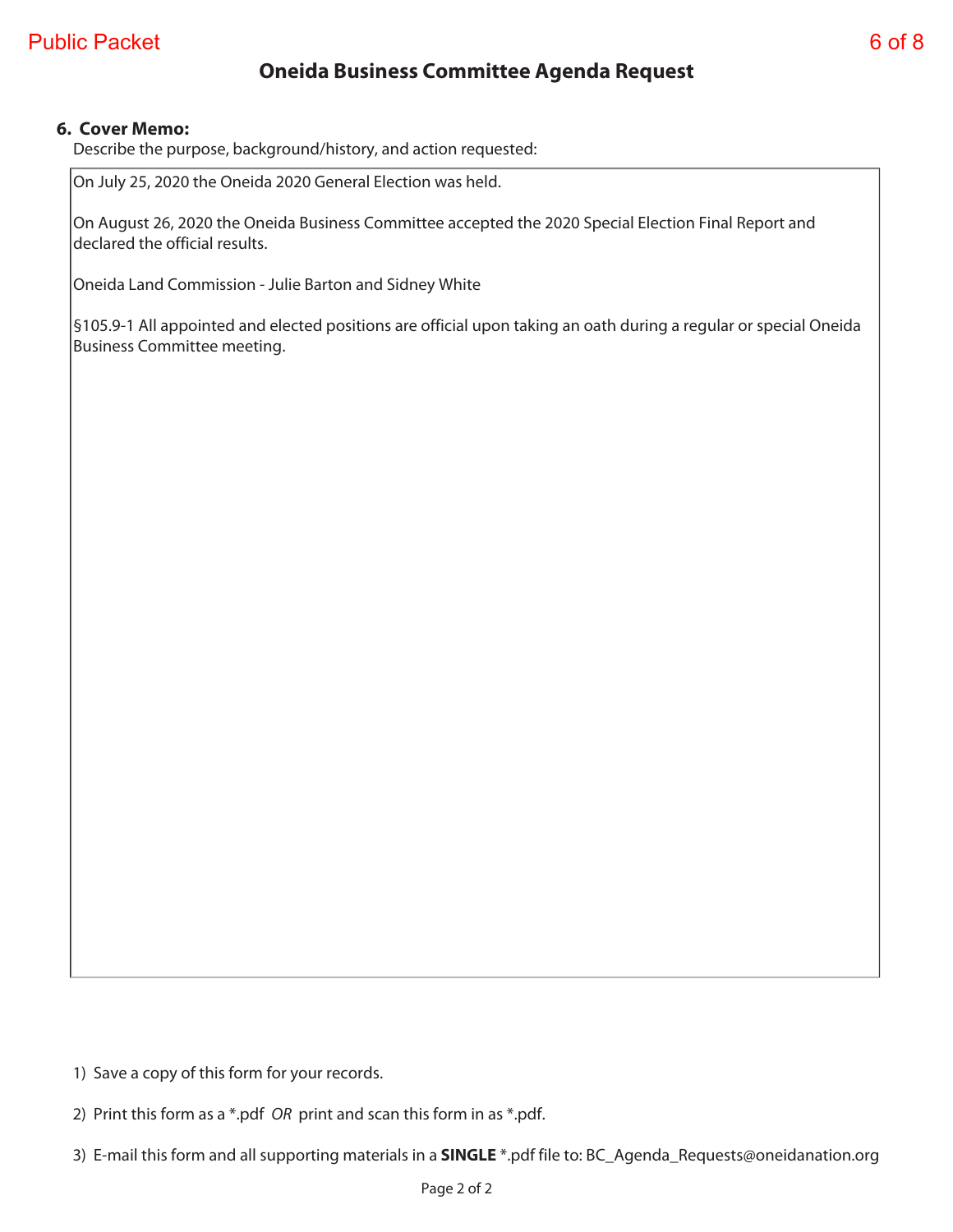### Public Packet 7 of 8

## **Oneida Business Committee Agenda Request**

Oneida Trust Enrollment Committee - Lisa Summers and Barbara "Bobbi" Webster

#### **1. Meeting Date Requested:** 08 / 27 / 20

#### **2. General Information:**

| Executive - See instructions for the applicable laws, then choose one:<br>Session:<br>$ \overline{\mathsf{x}} $ Open |
|----------------------------------------------------------------------------------------------------------------------|
|                                                                                                                      |
| Oaths of Office<br>Agenda Header:                                                                                    |
| Accept as Information only                                                                                           |
| Action - please describe:<br>$ \overline{\mathsf{x}} $                                                               |
| Administer Oath of Office to Lisa M. Summers and Barbara "Bobbi" Webster for the Trust Enrollment<br>Committee.      |
| <b>3. Supporting Materials</b><br>Resolution<br>Report<br>Contract<br>Other:                                         |
| 3.<br>1.                                                                                                             |
|                                                                                                                      |
| 2.<br>4.                                                                                                             |
| <b>Business Committee signature required</b>                                                                         |
| <b>4. Budget Information</b>                                                                                         |
| <b>Budgeted - Tribal Contribution</b><br><b>Budgeted - Grant Funded</b><br>Unbudgeted                                |
| 5. Submission                                                                                                        |
| Authorized Sponsor / Liaison:<br>Lisa Summers, Secretary                                                             |
| Primary Requestor/Submitter:<br><b>Brooke Doxtator, BCC Supervisor</b><br>Your Name, Title / Dept. or Tribal Member  |
| <b>Additional Requestor:</b>                                                                                         |
| Name, Title / Dept.                                                                                                  |
| <b>Additional Requestor:</b><br>Name, Title / Dept.                                                                  |